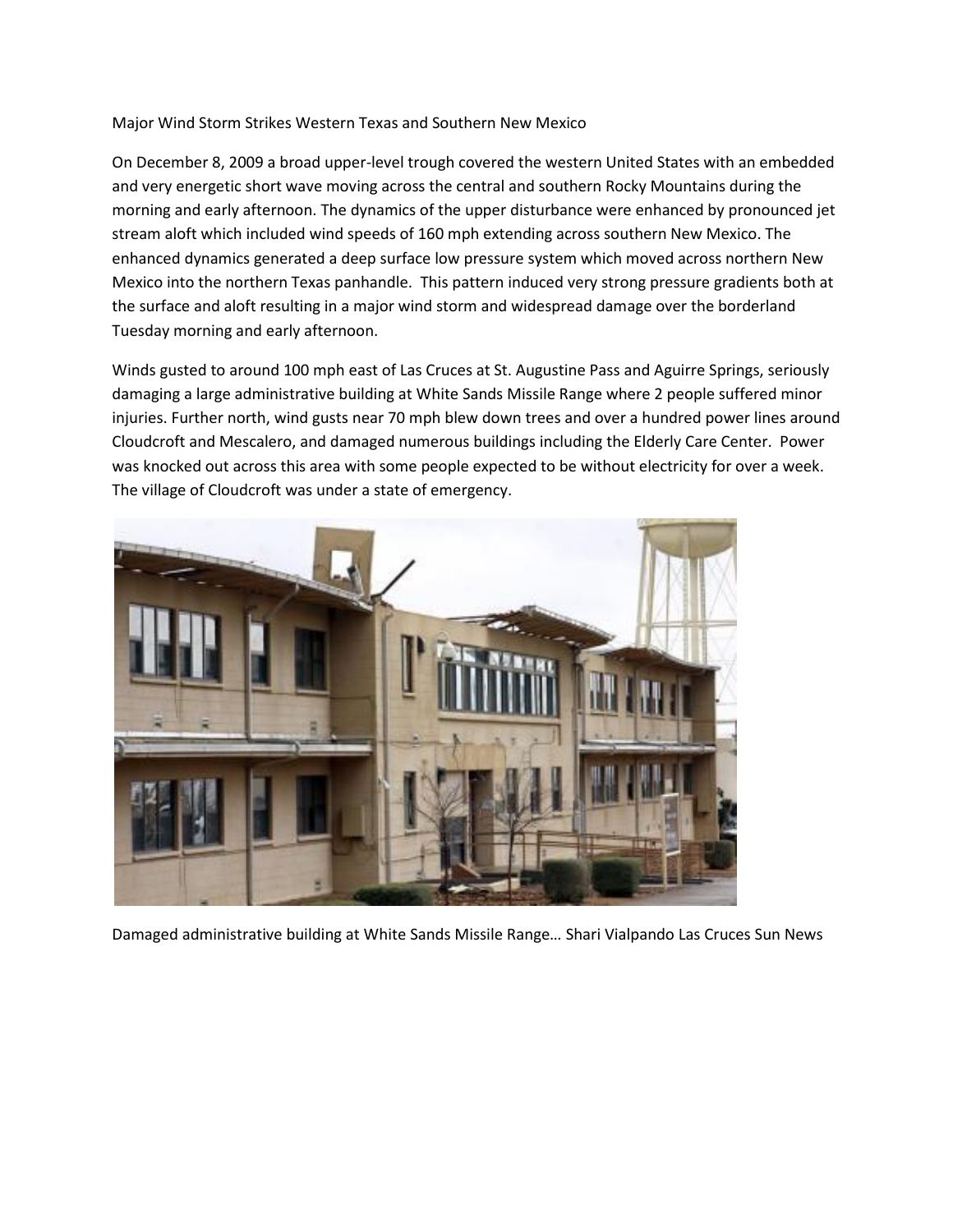

Elderly Care Center Mescalero courtesy of Mereya Braden Ruidoso News

El Paso Texas was also hard hit as winds gusted to near 80 mph over eastern portions of the city blowing roofs off of buildings and breaking the windshields of a large number of motor vehicles. Several children suffered minor injuries when high winds shattered windows on their school bus. The winds also collapsed a large awning on Cohen Stadium. Falling rocks and debris resulted in the closure of Trans Mountain Road and Highway 54 contributing to traffic jams in the city. Trees and power lines were also blown down causing electrical outages. Downed power lines even initiated a fire which destroyed a building in Hueco Village.

The winds brought widespread blowing dust which lowered visibilities to under a half mile over portions of Interstate 10 between El Paso and Las Cruces and also around Deming. In addition the storm system produced almost 4 inches of snow near Pinos Altos. By mid afternoon winds diminished as the storm moved east of the region.